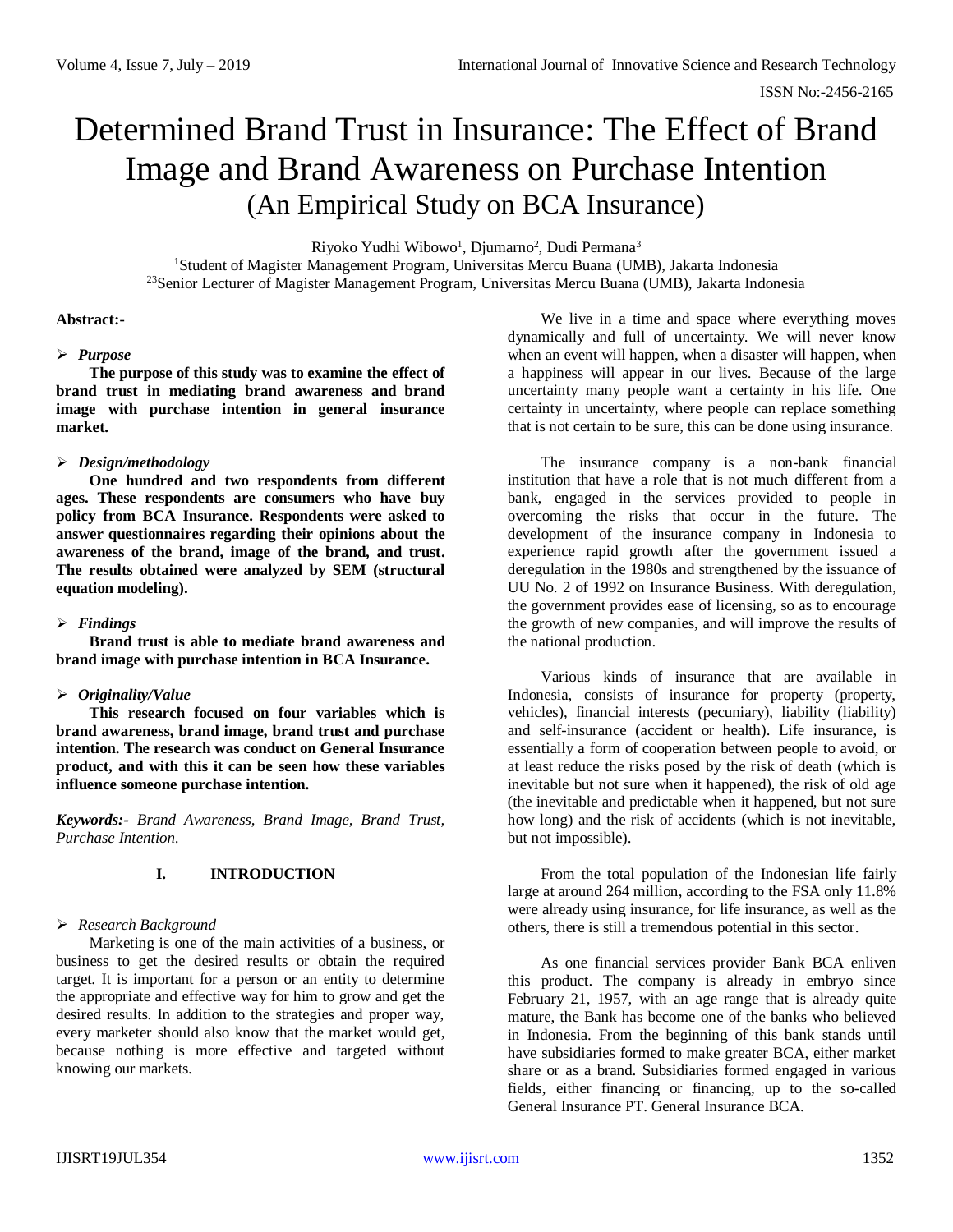ISSN No:-2456-2165

The company is engaged in general insurance especially insurance, either property or a car. Insurance protected, among other natural disasters, fires, explosions, or evil deeds and the like, the company is not in shape from the beginning, but the acquisition of CSI or Central Sentosa Insurance, and when the Bank changed the name became PT. General Insurance BCA. The company serves since December 2013,

PT. General Insurance BCA or BCA Insurance has received many awards in the category of insurance in its class. With a relatively young age, that at the age of 5 years Insurance BCA has a good performance. In grade 1-3 trillion by 2018, BCA obtain positions with PT. Asuransi Bringin Sejahtera Makmur and PT. Asuransi Bangun Askrida.

| NO. | <b>MONTH</b>     | <b>PREMIUM</b>               | <b>Policy Qty</b> |
|-----|------------------|------------------------------|-------------------|
|     | <b>MAY</b>       | 80.772.497.464<br><b>IDR</b> | 42579             |
|     | <b>JUNE</b>      | <b>IDR</b><br>62.443.388.373 | 37414             |
|     | <b>JULY</b>      | 68.756.645.542<br><b>IDR</b> | 43613             |
|     | <b>AUGUST</b>    | <b>IDR</b><br>73.708.415.340 | 39400             |
|     | <b>SEPTEMBER</b> | <b>IDR</b><br>62.823.017.486 | 34417             |
|     | <b>OCTOBER</b>   | <b>IDR</b><br>73.055.108.578 | 41776             |
|     | <b>Total</b>     | IDR 421,559,072,783          | 239199            |

Table 1:- Six Month Premium and Policy Qty

We see the movement of either the amount of premium numbers or the number of policies experienced ups and downs every month. Where you look for is the rise progressively each month, but if you see a change every month. From the data - this data we can see the movement of the number of policies were formed, and premium eventuated.

BCA Bank alone holds approximately 17.5 million customer accounts Indonesia in March 2018, and growing every year around 15-17% (BCA, 2018). However, it can be in the know that the BCA customers of 17.5 million, only about 30% of BCA customers who are already using the BCA Insurance. Due to this phenomenon the authors are interested in doing research to find out anything that may affect the willingness of a customer to make a purchase decision.

#### *Research Purpose*

Based on the research gap that has been done, this study has the objectives:

• To analyze the influence of brand awareness on brand trust.

• To analyze the influence of brand image on brand trust.

• To analyze the influence of brand trust on purchase intention.

• To analyze the influence of brand image on purchase intention.

• To analyze the influence of brand awareness on purchase intention.

The results obtained in testing at each relationship in this study are expected to be able to provide ideas and solutions for the development of the business.

## **II. LITERATURE REVIEW AND THEORETICAL FRAMEWORK**

#### *Brand Awareness and Brand Trust*

Brand awareness can affect the Brand Trust (Yoon, 2002). Many researchers have concluded or define that Brandt trust is a psychological state that trust and positive impact on expectation of a brand. Brand trust is a feeling of security that the brand can meet consumers' expectations; trust is one of the most important variables in developing long term customer relationships, such as brand loyalty. (Delgado-Ballester and Munuera-Aleman, 2001)

#### **H1. Brand Awareness (X1) Influence on Brand Trust (Y1) Insurance BCA customers.**

#### *Brand Image on Brand Trust*

In the marketing literature, brand personality and brand trust are discussed because it is in mutual interaction. Vázquez, Rio, and Iglesias (2002) built a brand equity measurement scale and show brand trust as a functional brand names for consumers. Confidence in the brand explanatory better than brand equity, while it did not play a mediating role. Lau and Lee (2000) also stated that the characteristics of the brand building brand image is relatively more important in their influence on consumer trust.

#### **H2. Brand Image (X2) Influence on Brand Trust (Y1) Insurance BCA customers**.

#### *Brand Trust on Purchase Intention*

Afiati (2013) conducted research on brand trust on consumer buying interest. The research results expressed confidence in the brand effect significantly influence the buying interest. Veno and Subagio (2013) conducted research on brand trust on consumer purchase intentions. The research results expressed confidence in the brand provides significantly influence the buying interest.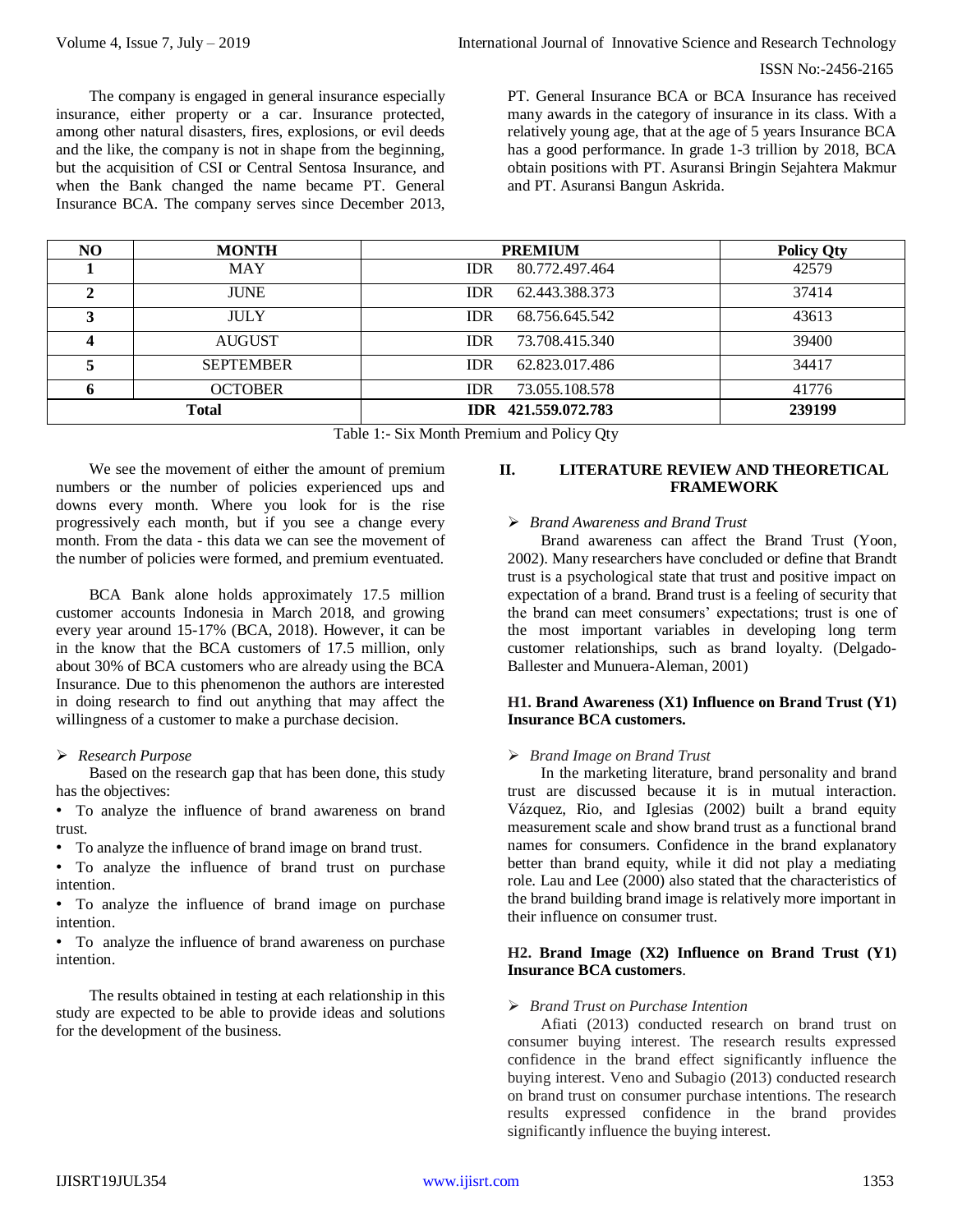The existence of trust is more satisfying consumers to engage in a long-term relationship (Gron Rooss, 2000). This is evidenced by some of the results of the study such as research conducted by Doney and Cannon (1997) proved that the role of trust in the intensity of the behavior of the repurchase of the future.

# **H3. Brand Trust (Y1) Effect on Purchase Intentions (Y2) Insurance BCA customers.**

#### *Brand Image on Purchase Intention*

In the consumer thinking, there is a special place related to the consideration of the brand. (Keller, 2008) Level association that occurs not only among consumers but also can be varied and diverse influence. Wijaya (2013) says that the brand image to build a brand for brand's reputation and credibility, and it will affect customer buying interest. The value of a strong and positive credibility it is a source of strength in forming a good brand image and ultimately increase consumer buying interest (Zou & Huifen Fu, 2011).

## **H4. Brand Image** *(***X2) Effect on Purchase Intentions (Y2) Insurance BCA customers.**

#### *Brand Awareness on Purchase Intention*

Brand awareness helps clients or potential buyer to recognize or identify a brand of a product category. A research in Taiwan showed that brand awareness to positively influence customer buying interest, with the effect of intermediation by the perception of quality of customers. Consumers tend to have a desire to buy or desire to use the goods or services they already know either general or detailed as possible, in other words, consumers are aware of the brand.

Brand awareness can be established through the promotion and use tools - marketing tool, when the brand awareness increases, the buying interest will also increase (Chi at el, 2009; Aaker, 2008; Macdonald & Sharp, 2000)

# **H5. Brand Awareness (X1) Effect on Purchase Intentions (Y2) Insurance BCA customers.**



Fig 1:- Research Framework Model Source: Researchers based on journals, textbooks and other publications

#### **III. METHOD**

#### *Subject*

Totaly 102 respondents participated in this study. These respondents have ages 24 to 73 and the majority are employee and business owners.

## *Procedure*

Respondents were asked to answer the questionnaire provided by the researcher. The questionnaire used is a closed questionnaire where answers have been provided so that it is easier for respondents to be more effective and efficient in answering questions given by researchers. The question posed by researchers relates to the habits of respondents and about the experiences of respondents related to BCA Insurance.

# *Instrument*

This research is including in quantitative research. The tool used for data collection is a questionnaire using the Likert's interval 1 to 5 (1 = strongly disagree, 2 = disagree, 3  $=$  doubt,  $4 = \text{agree}$ ,  $5 = \text{strongly agree}$ ). The sampling technique used by researchers is nonprobability sampling with purposive sampling method. The population used is consumers who have been buy policy form BCA Insurance.

This study analyzed the data by testing several variable relationships, the researcher chose the multivariate analysis method. Analysis tools use SEM (structural equation modeling) using the AMOS application. SEM (structural equation modeling) is one of the analytical tools used to determine the magnitude of the influence between independent variables on the dependent variable (Ali, 2013).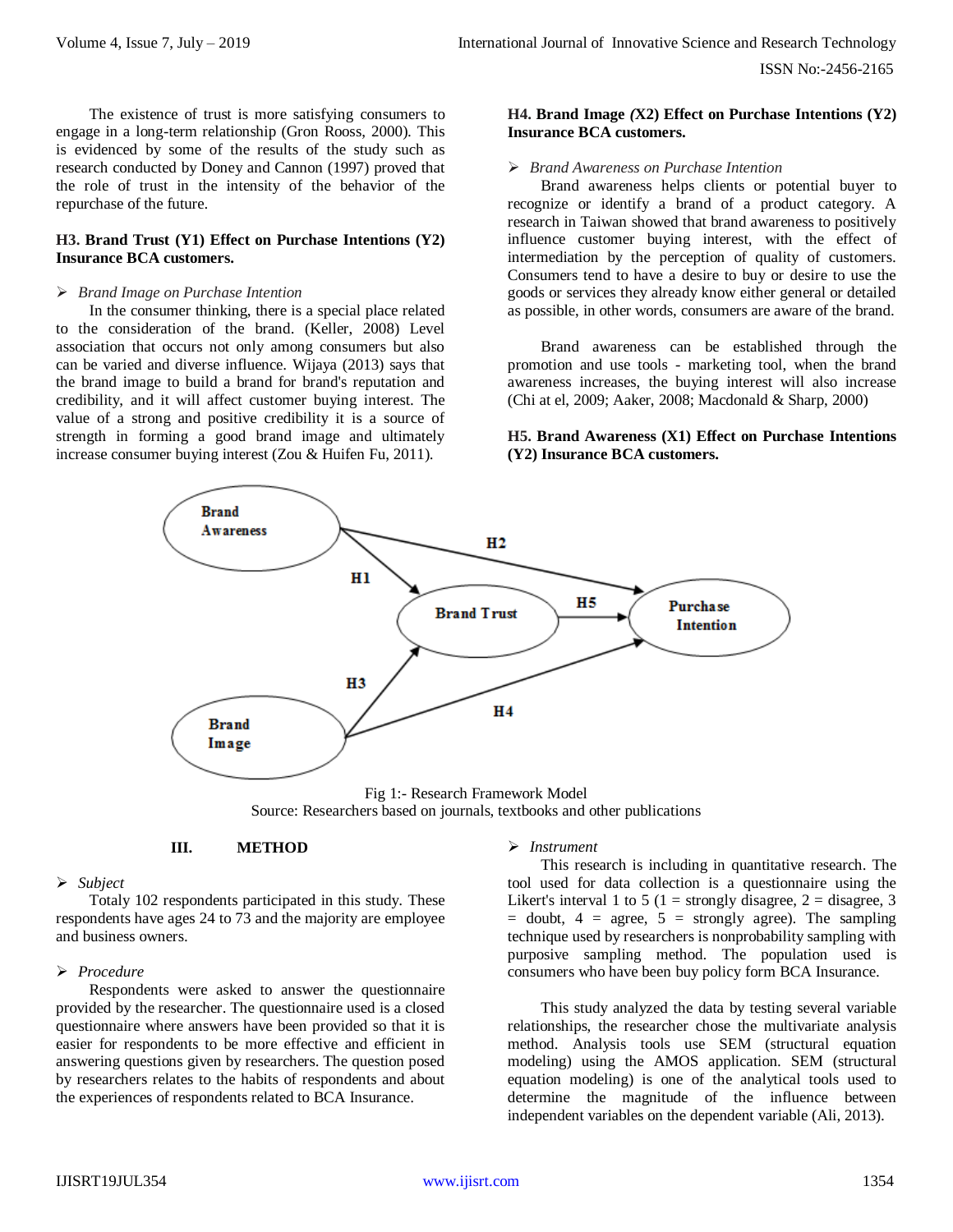Volume 4, Issue 7, July – 2019 **International Journal of Innovative Science and Research Technology** 

ISSN No:-2456-2165

The variables in this study as presented in Chapter 2, there are two independent variables (independent), an intermediate variable, and one dependent variable. the independent variable is often referred to as the stimulus variables, predictor, the antecedent (Sugiyono, 2014). Independent variables are variables that affect or is the cause of the change or the emergence of the dependent variable (dependent). The variables are independent variables / smoking in this study is the Brand Awareness / Brand Awareness (X1) and Brand Image / Brand (X2). Intermediation variables are variables that can affect the dependent variable and independent, in this study is the Brand Trust (Y1). variable that is affected or which become due,

because of the independent variables Dependent Variables / Variable Bound is,

Operationally each variable needs to be defined, it aims to explain the meaning of each of the variables. The operational definition of a variable or operationalizes clue how a variable is measured by reading the operational definition of the research work, it can be seen the good and bad of that variable. The following are variables along with the definition of operational research.

The operational definition of variables and their research can be described as follows

| N <sub>0</sub> | <b>Operational Variable</b>                | <b>Dimension</b>         | <b>Scale</b> |
|----------------|--------------------------------------------|--------------------------|--------------|
|                | <b>Brand Image</b>                         | Memorable<br>Meaningful  | Likert       |
| 1              | (Keller, 2012)                             | Likeable                 |              |
|                |                                            | Adaptable                |              |
|                |                                            | Knowing Brand            |              |
| $\mathbf{2}$   | <b>Brand Awareness</b>                     | Considered Brand         | Likert       |
|                | (Aaker, 2008)                              | <b>Brand Recall</b>      |              |
|                |                                            | <b>Brand Familiarity</b> |              |
|                |                                            | Reliability              |              |
| 3              | <b>Brand Trust</b><br>(Hess, 2005)         | Honesty                  | Likert       |
|                |                                            | Altruism                 |              |
| 4              |                                            | Willingness to trial     | Likert       |
|                | <b>Purchase Intentions.</b><br>(Yeh, 2015) | Recommendation           |              |
|                |                                            | Valuable Purchase        |              |
|                |                                            | The Most Preference      |              |

Table 2:- Operational Variable

# **IV. RESULTS**

Descriptive statistics will be outlined in the picture minimum value, maximum value, average (mean) and standard deviation (standard deviation) of variable price, perceived quality, brand image, buying interest and purchase decisions. The descriptive statistical test results can be seen in the table below. The output descriptive statistical analysis in this study shows that the value of the standard deviation lower than the average value, meaning that the distribution of the data in this study is quite good. Values smaller standard deviation is also meant that individual data points close to the average value in the study.

Validity test is done by using confirmatory analysis. An indicator can be considered valid if it meets the requirements of a value Standardize Loading Factor (SLF)  $\geq$  0.55. Test Confirmatory Factor Analysis (CFA) is intended to test the construct validity and reliability that cannot be measured directly. CFA purpose is to confirm or test the measurement model formulation derived from the theory.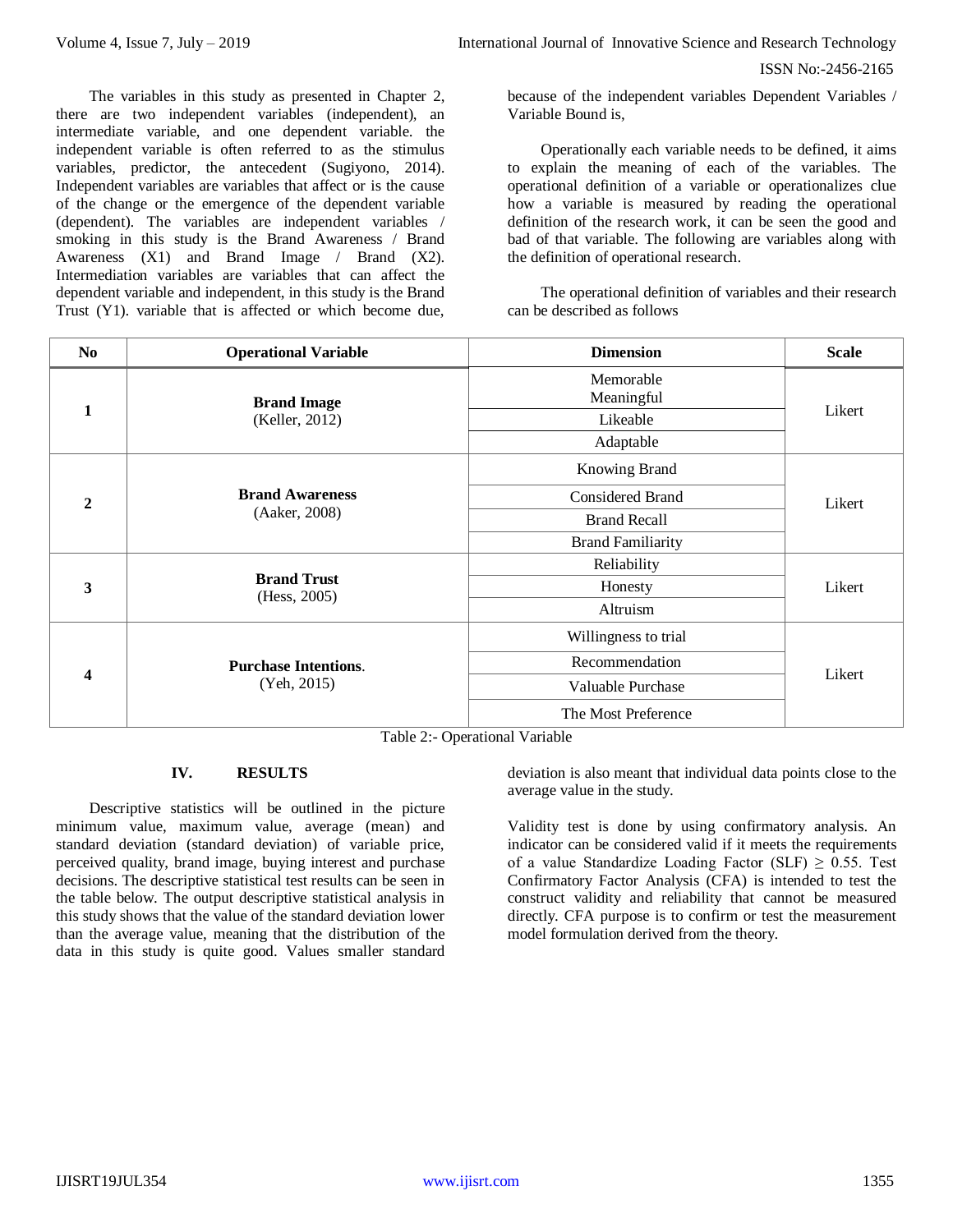

Fig 2:- Research Framework Model Source: Researchers based on journals, textbooks and other publications

| <b>GOF</b> size                                                        | <b>Target Rate Matches</b> | <b>Results Estimates</b> | level Compatibility |
|------------------------------------------------------------------------|----------------------------|--------------------------|---------------------|
| <b>CMIN / DF (The Minimum Sample)</b><br><b>Discrepancy Function</b> ) | < 5.0                      | 3,359                    | Fit                 |
| <b>NFI (Normal Fit Index)</b>                                          | $\geq 0.9$                 | 0.7                      | marginal Fit        |
| <b>CFI</b> (Comparative Fit Index)                                     | $\geq 0.9$                 | 0.8                      | Fit                 |
| <b>IFI</b> (Incremental Fit Index)                                     | $\geq 0.9$                 | 0.8                      | Fit                 |
| <b>RFI (Relative Fit Index)</b>                                        | > 0.9                      | 0.7                      | marginal Fit        |
| <b>TLI (Tuckler Lewis Index)</b>                                       | > 0.9                      | 0.7                      | marginal Fit        |
| <b>RMSEA</b> (Root Mean Square Error of<br>Approximation)              | $\leq 0.08$                | 0.1                      | marginal Fit        |

Table 2:- Good of Fit Index

The results of the feasibility test the model in Table shows that the indicators used to establish a model of this study almost all have criteria for goodness of fit are shown in column cut of value. It can be said to form a research model and has fulfilled the eligibility criteria of a model.

|           |      |    | estimate | <b>SE</b> | <b>CR</b> | P    | <b>Hypothesis</b>                                      |
|-----------|------|----|----------|-----------|-----------|------|--------------------------------------------------------|
| <b>BT</b> | <--- | BA | .321     | .066      | 4,895     | ***  | $H1$ (Brand Awareness $\rightarrow$ Brand Trust)       |
| <b>BT</b> | <--- | BI | .461     | .086      | 5,371     | ***  | $H2$ (Brand Image $\rightarrow$ Brand Trust)           |
| PI        | <--- | BT | .954     | .192      | 4969      | ***  | $H3$ (Brand Trust $\rightarrow$ Purchase Intentions)   |
| PI        | <--- | BI | $-.306$  | .121      | $-2527$   | 0.11 | $H4$ (Brand Image $\rightarrow$ Purchase Intentions)   |
| PI        | <--- | BA | .368     | .089      | 4,141     | ***  | H5 (Brand Awareness $\rightarrow$ Purchase Intentions) |

Table 3:- Hypothesis Analysis

Based on the results of data processing in mind that CR (Critical Ratio) for the direct influence of brand awareness to the Brand Trust, as presented in the above table is CR (critical ratio) amounted to 4,895 with a probability of (\*\*\*). An asterisk (\*\*\*) on P (Probability Value) showed a very small (less than 0.05) where the value is smaller than an alpha of 0.05. It can be concluded that Brand Awareness and a significant positive influence on Brand Trust. Therefore, the first hypothesis (H1) is accepted.

Meanwhile, for the direct influence of brand image on Brand Trust has a value of CR (critical ratio) amounted to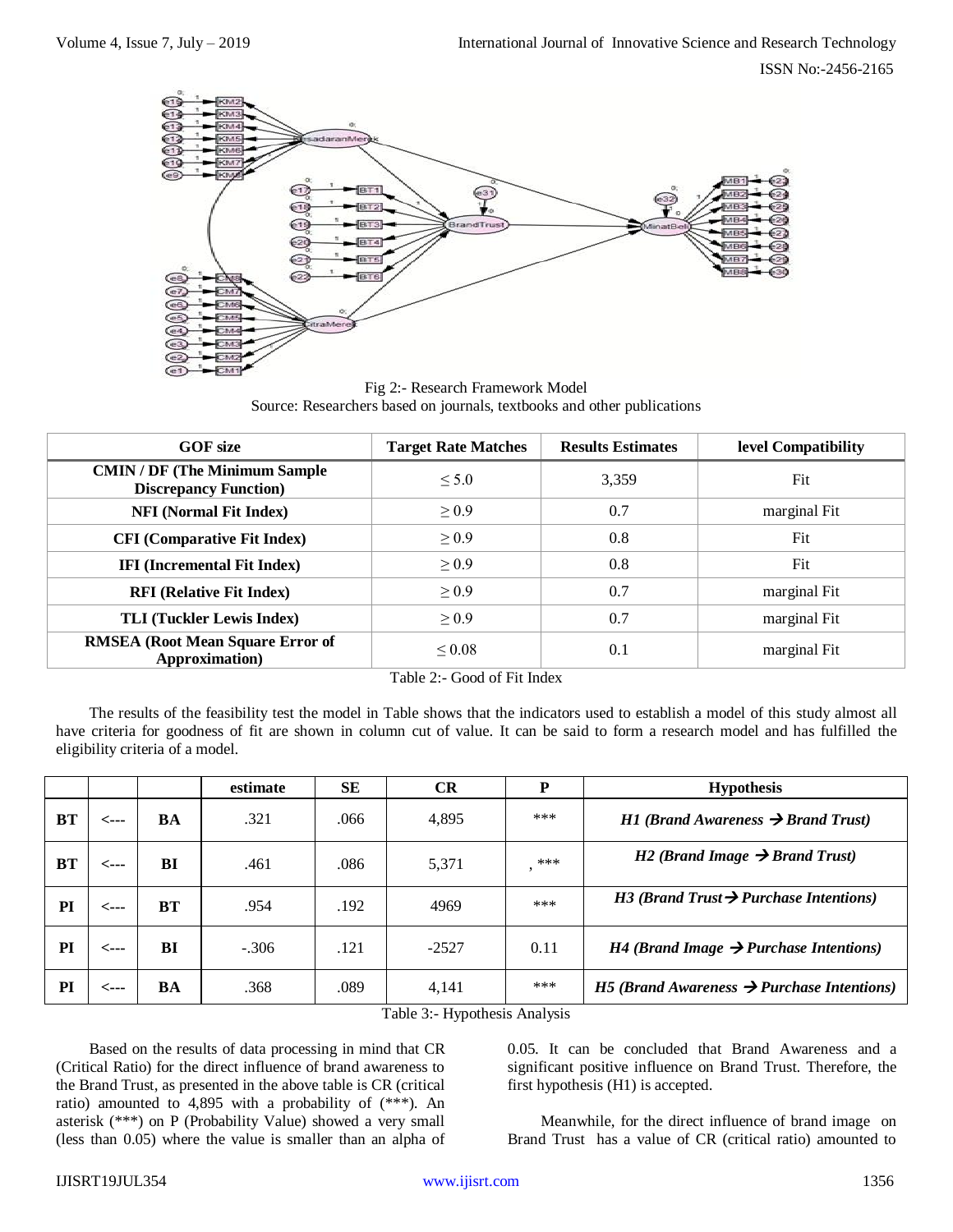5,371 with a probability of 0.004 where CR> than 1.96 and a probability value of less than 0.05, which means the image brand and a significant positive influence on brand Trust and thus the second hypothesis (H2) is accepted.

In the third hypothesis that direct influence of Purchase Intentions on Brand Trust has a value of CR (critical ratio) of 4.250 which is greater than 1.96 and a probability value of (\*\*\*), which means a smaller of 0.05. It can be concluded that the brand trust positive and significant effect on the Purchase means the third hypothesis (H3) is accepted.

In addition to the fourth hypothesis that direct influence of brand image towards purchase intention had a CR (critical ratio) of -2.527 with probability equal to (0.11) where the value of CR <than 1.96 and the value of probability more less than 0.05, which means brand image has no effect and no significant effect on purchase intention and thus the fourth hypothesis (H4) was rejected.

Then for the last hypothesis that direct influence of brand awareness towards purchase intention had a CR (critical ratio) of 4.141 with the probability of  $(***)$  where CR> than 1.96 and the value of probability more less than 0.05, which means the variable of brand awareness positive and significant effect on the purchase intention. For the last hypothesis (H5) is accepted.

## *Analysis of Effect of Brand Awareness on Brand Trust*

The first hypothesis is accepted because the value of the t-value produced is above the value of the t-value suggested. It can be concluded that variable of brand awareness and a significant positive effect on the variable of brand trust.

The results of this study show that the awareness of customers to a brand will give effect to the confidence in the brand which he held. The higher a person's belief in the brand awareness of its brand, the better. The findings in this study is in line with research conducted by Yoon (2002), and also in accordance with the study by Tahira, Gulzar and Anwar (2011) which states that brand awareness is a positive influence on brand trust.

# *Analysis of Effect of Brand Image on Brand Trust*

The second hypothesis is acceptable because the value of the t-value produced is above the value of the t-value suggested. It can be concluded that brand image variable positive and significant impact on brand trust variable.

The results of this study show that the image of the brands owned by a brand, it can affect a person's confidence in the brand, a strong brand image and can either be a positive influence, a brand that has a positive meaning positive and give confidence that good as well.

The findings in this study is in line with research conducted by Vázquez, Rio, and Iglesias (2002) and Lau and Lee (2000) which states that the brand image of a positive impact on brand trust.

*Analysis of Effect of Brand Trust on Purchase Intentions*

Third hypothesis is acceptable because the value of the resulting t-value is above the value of the t-value are recommended. It can be concluded that brand trust variable positive and significant effect on the variable buying interest.

The results showed that the confidence of existing brand-related consumer products minds either visible or not visible can affect the interest of consumers to buy or use a service. In this case if the product performance, reliability, quality that can be trusted by consumers, consumers will intend to try and buy products or services.

The findings in this study is in line with research conducted by Afiati (2013) who did some research, and found that brand trust influence on someone buying interest, and also according to the research conducted by Veno and Subagio (2013).

# *Analysis of Effect of Brand Image on Purchase Intentions*

Hypothesis 4 is not acceptable because the value of the t-value produced under the t-value are recommended. It can be concluded that brand image variable does not affect the interest of the customer to make a purchase.

The results of this study indicate that the brand image of the BCA Insurance, unable to give effect to the customer to have a desire to try or buy a product from a brand. In other words, although the brand image of the BCA may be lower Insurance, Insurance BCA still has a high buying interest. This may happen because maybe many consumers are not fully aware that the Bank Insurance is a brand new, not a change from the previous brand ACA.

The results of this study contradict the research conducted by Suhardi Coopetition, (2016) and Maryam Tariq, Tanveer Abbas, Abrar Mohammad, Asif Iqbal (2017) stating that the brand image provides a positive and significant effect on consumer buying interest. This difference is due to the character of different respondents and case study in concentration.

## *Analysis of Effect of Brand Awareness to Purchase Intentions*

Hypothesis 5 is acceptable because the value of the tvalue produced is above the value of the t-value suggested. So, it can be concluded that the variable significantly influences brand awareness in this study.

The results of this study show that consumers who want to buy products from BCA insurance detracted from the strength or weakness of awareness of the brand. BCA positive brand name, in practice, can affect the consumers' interest in determining his or her choices.

The findings in this study is in line with research conducted by Tariq Maryam Tanveer Abbas, Abrar Mohammad, Asif Iqbal (2017) which states that the brand awareness positively affect customer buying interest. This is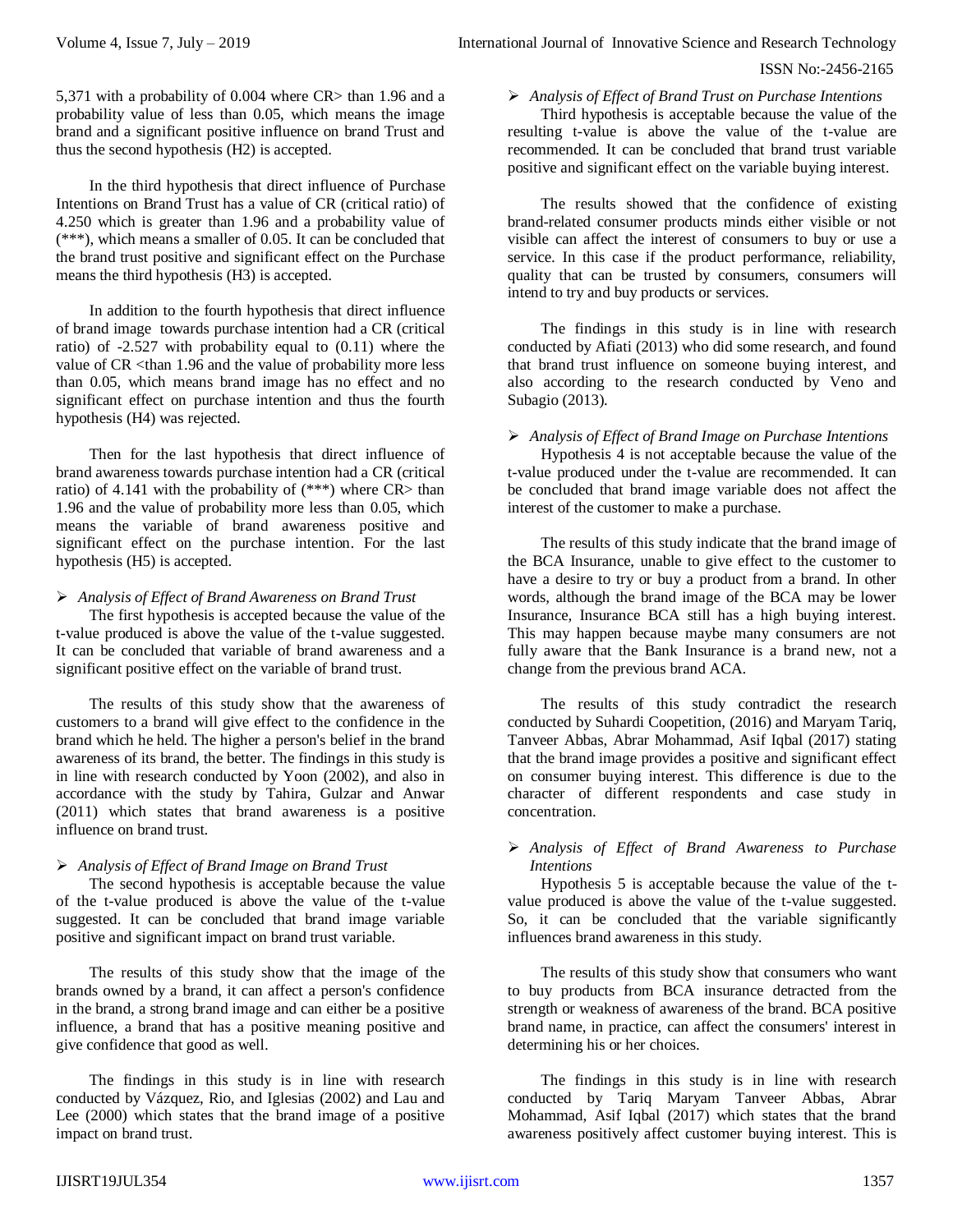ISSN No:-2456-2165

in line with research from Aaker (2008) found that a good brand awareness escalates someone buying interest against a product or service

#### **V. CONCLUSIONS**

The conclusion that can be drawn through the data analysis and information obtained from this study are as follows:

The study found that brand awareness has a positive and significant impact on brand trust. Brand awareness became quite important to enhance the customer brand Trust, couple of factors affecting good knowledge of the brand is how the brand came to mind customers. So, some of these factors have a positive correlation with brand awareness so that customers can trust the brand developed well.

The study found that the image of the brand has a positive and significant impact on the perception of the quality of products BCA Insurance. If the good image of the brand, consumer confidence is likely to have a good brand. How does a company or a brand lift a brand and a picture of the brand, can determine the value of what is adopted by consumers. In this case, how a brand has an excellent design, has good packaging, has a good emotional bonding, can have a positive impact.

Based on the output results in this research can be concluded that brand image variable is the most powerful factor in building consumer brand confidence towards the Bank Insurance products.

The study found that brand trust has a positive and significant impact on the Bank Insurance product buying interest. If confidence in the brand is at a good level, consumers are likely to have a good buying interest. In this case how the performance, reliability, quality and how a product can meet the needs of consumers.

Based on the output results in this research can be concluded that the variable confidence in the brand is the most powerful factor in determining consumer buying interest towards the Bank Insurance products.

The study found that the brand image does not affect the interest of consumers to buy products from BCA Insurance. Consumers assume that the brand image does not guarantee the quality of a product. A positive brand image in the minds of consumers is not enough to build consumer purchase intention, there are some other factors that may affect consumer buying interest against a product or brand, such as quality and price in accordance with the wishes of the consumer.

These results indicate that the positive brand awareness and significant purchase intention. The more people have a certain level of brand awareness, it will potentially increase

the purchase intention he repeated the brand product to be remembered and knew it.

#### **REFERENCES**

- [1]. Aberdeen, NI, Syamsun, M., & Najib, M. (2016). The Effect of Brand Awareness and Image on Consumer Perceived Quality and Purchase intension-A Case Study of Carbonated Drink Brand at Bogor City. International Journal of Scientific and Research Publications, 6 (8), 441-446.
- [2]. Arslan, M., & Zaman, R. (2015). Impact of Brand Image and Service Quality on Consumer Purchase Intentions. A Study of Retail Stores in Pakistan. München, Germany: GRIN Verlag.
- [3]. Asshidin, NHN, Abidin, N., & Borhan, HB (2016). Perceived quality and emotional value that influences the consumer's purchase intention towards the American and local products. Procedia Economics and Finance, 35, 639-643.
- [4]. Beenish Shameem & Sameer Gupta. International Journal of Marketing, Financial Services & Management Research Vol.1 Issue 11, ISSN 2277 3622
- [5]. Braimah, M. (2015). Green brand awareness and customer purchase intention.*Management Science Letters,*895-902. doi: 10.5267 / j.msl.2015.8.007
- [6]. Chi, HK, Yeh, HR, & Yang, YT (2009). The Impact of Brand Awareness on Consumer Purchase Intention: The mediating Effect of Perceived Quality and Brand Loyalty.*The Journal of International Management Studies, 4*(1).
- [7]. Hou, C., & Wonglorsaichon, P. (2014). The relationship among brand awareness, brand image, perceived quality, brand trust, brand loyalty, and brand equity of the customer in China's anti-virus software industry. School of Business, University of the Thai Chamber of Commerce, Thailand.
- [8]. Kuo Ying-Feng and Wu, Chi-Ming and Deng, Wei-Jaw. (2009). The relationships among service quality, perceived value, customer satisfaction, and postpurchase intention in mobile value-added services. Computers in Human Behavior. 25. 887-896. 10.1016 / j.chb.2009.03.003.
- [9]. Li, D. Ahn, JS, Zhou, R., & Wu, B. (2009). A Study on the influence of country image on purchase intention of Chinese consumers based on Fishbein's the model of reasoned action: Focused on the USA, Germany, Japan and South Korea. Frontiers of Business Research in China, 3 (4), 621.
- [10]. Malik, ME & Ghafoor, MM & Iqbal, HK & Riaz, U & Hassan, N & Mustafa, M & Shahbaz, S. (2013). Importance of brand awareness and brand loyalty in assessing intentions of consumer purchase. Int. J. Bus. Soc. Sci .. 4. 167-171.
- [11]. Malhotra, Naresh K. 2009. Marketing Research: Applied Approach. Volume 1. Index. Jakarta.
- [12]. Mirza Hassan Hosseini and Hamed Moezzi. Asian Journal of Scientific Research ISSN (e): 2223-1331 / ISSN (p): 2226-5724